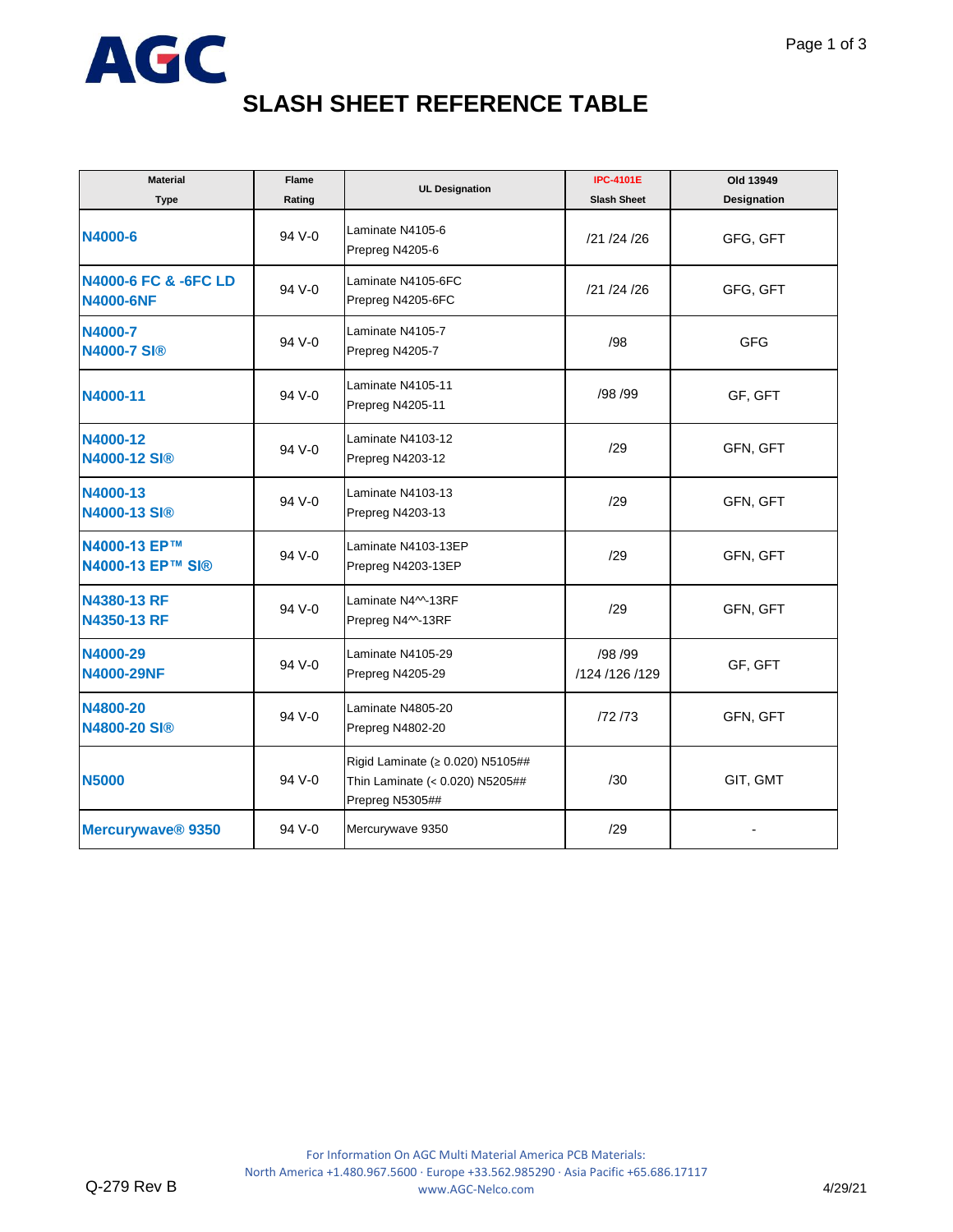

## **SLASH SHEET REFERENCE TABLE**

| <b>Material</b><br>Type                                              | Flame<br>Rating       | <b>UL Designation</b>                                                                                                                                                         | <b>IPC-4101E</b><br><b>Slash Sheet</b> | Old 13949<br><b>Designation</b>                    |
|----------------------------------------------------------------------|-----------------------|-------------------------------------------------------------------------------------------------------------------------------------------------------------------------------|----------------------------------------|----------------------------------------------------|
| Meteorwave® 3350<br>Meteorwave <sup>®</sup> 8350                     | 94 V-0                | Laminate Meteorwave 3000 L<br>Laminate Meteorwave 8000 L                                                                                                                      | /102                                   |                                                    |
| Meteorwave® 8300<br>Meteorwave <sup>®</sup> 8300                     | 94 V-0                | Laminate Meteorwave 8000 L<br>Prepreg Meteorwave 8000 P                                                                                                                       | /102                                   |                                                    |
| <b>M-Ply™</b>                                                        | 94 V-0                | Prepreg Meteorwave 4000 P                                                                                                                                                     | /102                                   |                                                    |
| Meteorwave® 1000NF                                                   | 94 V-0                | Prepreg Meteorwave 1000 P                                                                                                                                                     | /102                                   |                                                    |
| Meteorwave <sup>®</sup> 1000<br>Meteorwave <sup>®</sup> 2000         | 94 V-0                | Laminate Meteorwave 1000 L<br>Prepreg Meteorwave 1000 P<br>Laminate Meteorwave 2000 L<br>Prepreg Meteorwave 2000 P                                                            | /102                                   |                                                    |
| Meteorwave <sup>®</sup> 3000<br>Meteorwave® 4000<br>Meteorwave® 8000 |                       | Laminate Meteorwave 3000 L<br>Prepreg Meteorwave 3000 P<br>Laminate Meteorwave 4000 L<br>Prepreg Meteorwave 4000 P<br>Laminate Meteorwave 8000 L<br>Prepreg Meteorwave 8000 P |                                        |                                                    |
| Meteorwave <sup>®</sup> 5000 HF<br>Meteorwave <sup>®</sup> 6000 HF   | 94 V-0<br>Preliminary | Laminate Meteorwave 5000HF L<br>Prepreg Meteorwave 5000HF P<br>Laminate Meteorwave 6000HF L<br>Prepreg Meteorwave 6000HF P                                                    | /96                                    |                                                    |
| N7000-1                                                              | 94 HB                 | Rigid Laminate (≥ 0.020) N7101-1<br>Thin Laminate (< 0.020) N7201-1<br>Prepreg N7301-1                                                                                        | /40 /41                                | GIL                                                |
| <b>N7000-2 HT</b>                                                    | 94 V-0                | Rigid Laminate (≥ 0.020) N7105-2 HT<br>Thin Laminate (< 0.020) N7205-2 HT                                                                                                     | /40 /41 /42                            | GIL                                                |
| N7000-3                                                              | 94 V-1                | Rigid Laminate (≥ 0.020) N7105-3<br>Thin Laminate (< 0.020) N7205-3<br>Prepreg N7305-3                                                                                        | /40 /41 /42                            | GIL                                                |
| N7000-2 V0                                                           | 94 V-0                | Rigid Laminate (≥ 0.020) N7105-2 V0<br>Thin Laminate (< 0.020) N7205-2 V0<br>Prepreg N7305-2 V0                                                                               | /42                                    | GIL                                                |
| <b>N8000 S Glass</b><br><b>N8000 E Glass</b>                         | 94 V-0                | Rigid Laminate (≥ 0.020) N8105##<br>Thin Laminate (< 0.020) N8205##<br>Prepreg N8305##                                                                                        | S Glass - 70<br>E Glass - 71           | S Glass: MIL-S 13949/27<br>E Glass: MIL-S 13949/29 |
| <b>N8000Q</b>                                                        | 94 V-0                | N/A                                                                                                                                                                           | /61                                    |                                                    |